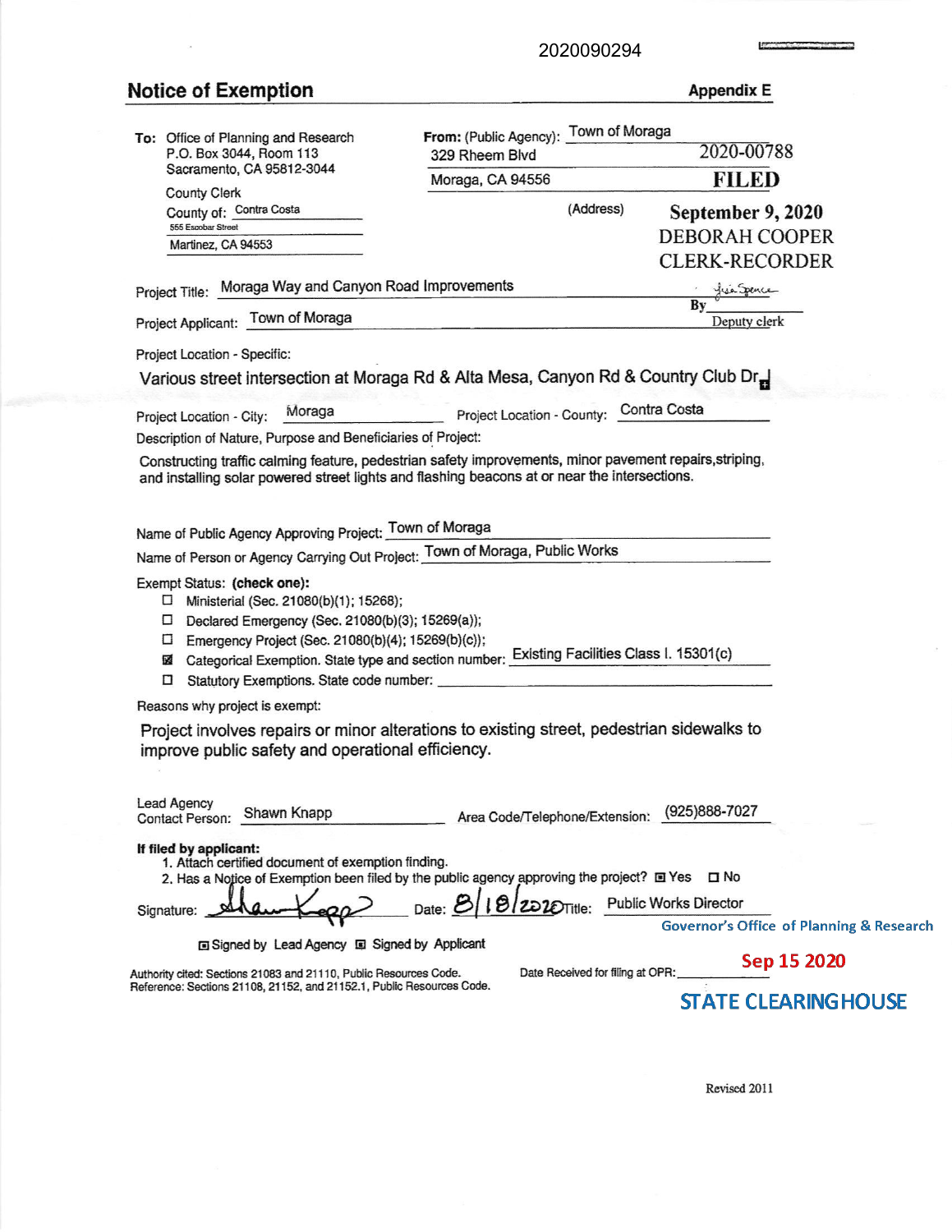State of California - Department of Fish and Wildlife<br>2020 ENVIRONMENTAL FILING FFF CADILITY<br>DFW 753 50 (PDI) 2020 ENVIRONMENTAL FILING FEE CASH RECEIPT<br>DFW 753.5a (REV. 12/01/19) Previously DFG 753.5a



07-09/09/2020-231

STATE CLEARINGHOUSE NUMBER (If applicable)

 $\overline{\mathbf{S}}$ 

| SEE INSTRUCTIONS ON REVERSE. TYPE OR PRINT CLEARLY. |                         |            |
|-----------------------------------------------------|-------------------------|------------|
| <b>LEAD AGENCY</b>                                  | <b>LEADAGENCY EMAIL</b> | DATE       |
| TOWN OF MORAGA                                      |                         | 09/09/2020 |
| COUNTY/STATE AGENCY OF FILING                       | <b>DOCUMENT NUMBER</b>  |            |
| CONTRA COSTA COUNTY                                 |                         | 2020-00788 |

PROJECT TITLE

| MORAGA WAY AND CANYON ROAD IMPROVEMENTS                                                 |                                                                                    |                                         |                                |          |                        |  |
|-----------------------------------------------------------------------------------------|------------------------------------------------------------------------------------|-----------------------------------------|--------------------------------|----------|------------------------|--|
| PROJECT APPLICANT NAME<br>TOWN OF MORAGA<br>PROJECT APPLICANT ADDRESS<br>329 RHEEM BLVD |                                                                                    |                                         | <b>PROJECT APPLICANT EMAIL</b> |          | PHONE NUMBER           |  |
|                                                                                         |                                                                                    |                                         |                                |          | (925) 888-7027         |  |
|                                                                                         |                                                                                    | <b>CITY</b>                             | <b>STATE</b>                   | ZIP CODE |                        |  |
|                                                                                         |                                                                                    | <b>MORAGA</b>                           | CA                             | 94556    |                        |  |
| PROJECT APPLICANT (Check appropriate box)                                               |                                                                                    |                                         |                                |          |                        |  |
| X Local Public Agency                                                                   | School District                                                                    | Other Special District                  | □ State Agency                 |          | Private Entity         |  |
|                                                                                         |                                                                                    |                                         |                                |          |                        |  |
| <b>CHECK APPLICABLE FEES:</b>                                                           |                                                                                    |                                         |                                |          | $$3,343.25$ s          |  |
| $\Box$ Environmental Impact Report (EIR)                                                |                                                                                    |                                         |                                |          | $$2,406.75$ $$$        |  |
| Mitigated/Negative Declaration (MND)(ND)                                                | Certified Regulatory Program (CRP) document - payment due directly to CDFW         |                                         |                                |          | $$1,136.50 \text{ s}$  |  |
|                                                                                         |                                                                                    |                                         |                                |          |                        |  |
| Exempt from fee                                                                         |                                                                                    |                                         |                                |          |                        |  |
| Notice of Exemption (attach)                                                            |                                                                                    |                                         |                                |          |                        |  |
| CDFW No Effect Determination (attach)                                                   |                                                                                    |                                         |                                |          |                        |  |
|                                                                                         | $\Box$ Fee previously paid (attach previously issued cash receipt copy)            |                                         |                                |          |                        |  |
|                                                                                         |                                                                                    |                                         |                                |          |                        |  |
|                                                                                         | Water Right Application or Petition Fee (State Water Resources Control Board only) |                                         |                                |          | $850.00$ $\frac{1}{2}$ |  |
| X County documentary handling fee                                                       |                                                                                    |                                         | S                              |          | 50.00<br>$50.00$ \$    |  |
| $\Box$ Other                                                                            |                                                                                    |                                         |                                |          |                        |  |
| <b>PAYMENT METHOD:</b>                                                                  |                                                                                    |                                         |                                |          |                        |  |
| <b>D</b> Credit<br>$\Box$ Cash                                                          | X Check<br>$\Box$ Other 57861                                                      |                                         | <b>TOTAL RECEIVED</b>          |          | 50.00                  |  |
| <b>SIGNATURE</b>                                                                        |                                                                                    | AGENCY OF FILING PRINTED NAME AND TITLE |                                |          |                        |  |
|                                                                                         |                                                                                    |                                         |                                |          |                        |  |
|                                                                                         | pence  <br>49                                                                      | Spence Ispence Deputy Clerk             |                                |          |                        |  |
|                                                                                         |                                                                                    |                                         |                                |          |                        |  |
|                                                                                         | Rec # 3874984                                                                      |                                         |                                |          |                        |  |
|                                                                                         |                                                                                    |                                         |                                |          |                        |  |

ORIGINAL - PROJECT APPLICANT

COPY - CDFW/ASB